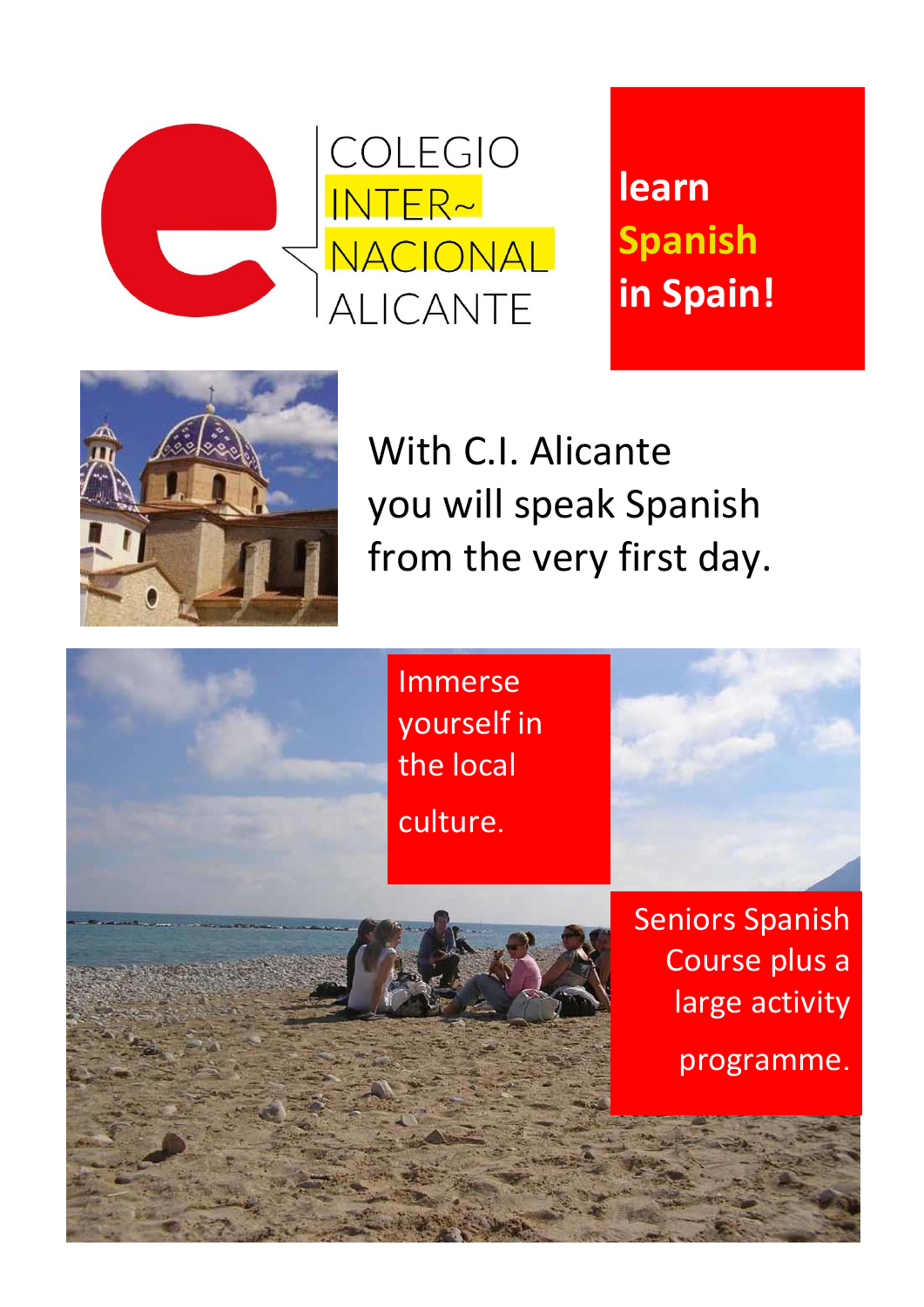### Spanish for seniors.

Do you like Spain but… you hate too hot weather? Would you like to learn or improve your Spanish but… you don't feel to study grammar? Do you want to meet new friends with the same interest? But, please, not teenagers! Are you active and dynamic? But in a relaxing way.

Our over '50s course is perfect for you! This course is designed for seniors who wish to learn Spanish in a more relaxed atmosphere. The class will consist in conversational Spanish for daily life:

Asking for directions, talking about yourself, ordering drinks and food in a restaurant, renting a car, booking a hotel room, shopping , renting a car, resolving problems with electric or gas Company, etc etc.

And… after the lessons?



## Immerse yourself in the local culture

With a large programme of extra-activities: walking tours, visits to museums, ruins, monuments, films and gathering, dance lessons, excursions, "tapas", wine tasting, "churros" or perhaps "paella".. your calendar will be full of activities.

Discovery our history but take part in the festivals and carnivals with the people of Alicante.

You will meet new friends with us.

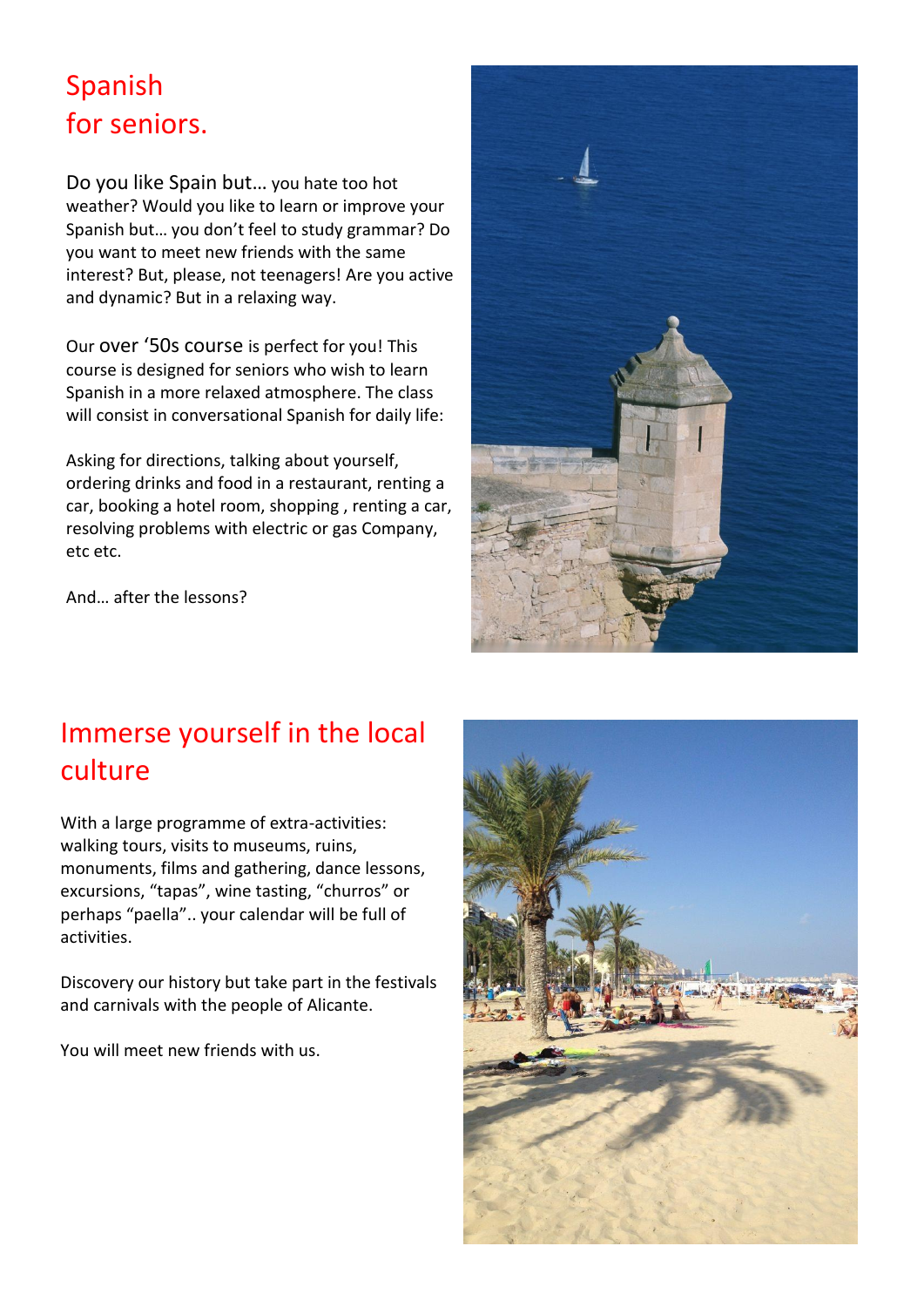## Seniors Spanish Course for over 50's.

#### Amazing results in no time...

#### **Over '50s Course**

- General Spanish Course.
- 2 levels: elementary/ intermediate
- 15h/week.
- 2 weeks minimum.

- Programmes in Spring and Autumn when the weather is just nice.

- Large activity programme.

- 3 students minimum. In case we would not have this minimum, students would be included in a Standard Course.

#### **Services included.**

- Level test
- Final certificate.
- Guide activities with the teachers from our School.
- Supervision of your needs during your stay.
- All the activities guaranteed even with only 1 student.

#### Learn Spanish and adapt it to the things you like.

## So much to enjoy... EXTRA ACTIVITIES programm.

With 300 days of sunshine a year, you're guaranteed great weather to enjoy our outdoor activities. Here you are an example:

- Monday: walking tour
- Tuesday: Spanish movie and gathering-
- Wednesday: visit to Santa Barbara´s Castle
- Thursday: Salsa lessons
- Friday: free afternoon
- Saturday: ½ day excursion
- Monday: free afternoon
- Tuesday: visit to museums
- Wednesday: "Chocolate con churros" or "Horchata" tasting or local wines tasting.
- Thursday: visit to old roman village Lucentum

# **"I can't recommend COLEGIO INTERNACIONAL highly enough.**

. They were very accommodating and met all my awkward requirements, organized accomoation etc and answered any questions. Alicante is a wonderful city and the teachers are friendly, welcoming and so helpful, not to mention excellent at their job! I met new friends from all over the world and experienced lots of Spanish culture. The stay was everything I wanted and more and excellent value for money"

Stephanie Newbould, UK

## **Accommodation**

Different options for different people.

Would you like to stay in a small and charming hotel downtown?

Or perhaps do you prefer a good 4 starts hotel?

Or just a friendly host family to talk with every night?

You can choose!! We will organize everything for you! You only need to prepare your luggage! We are looking forward to meeting you!